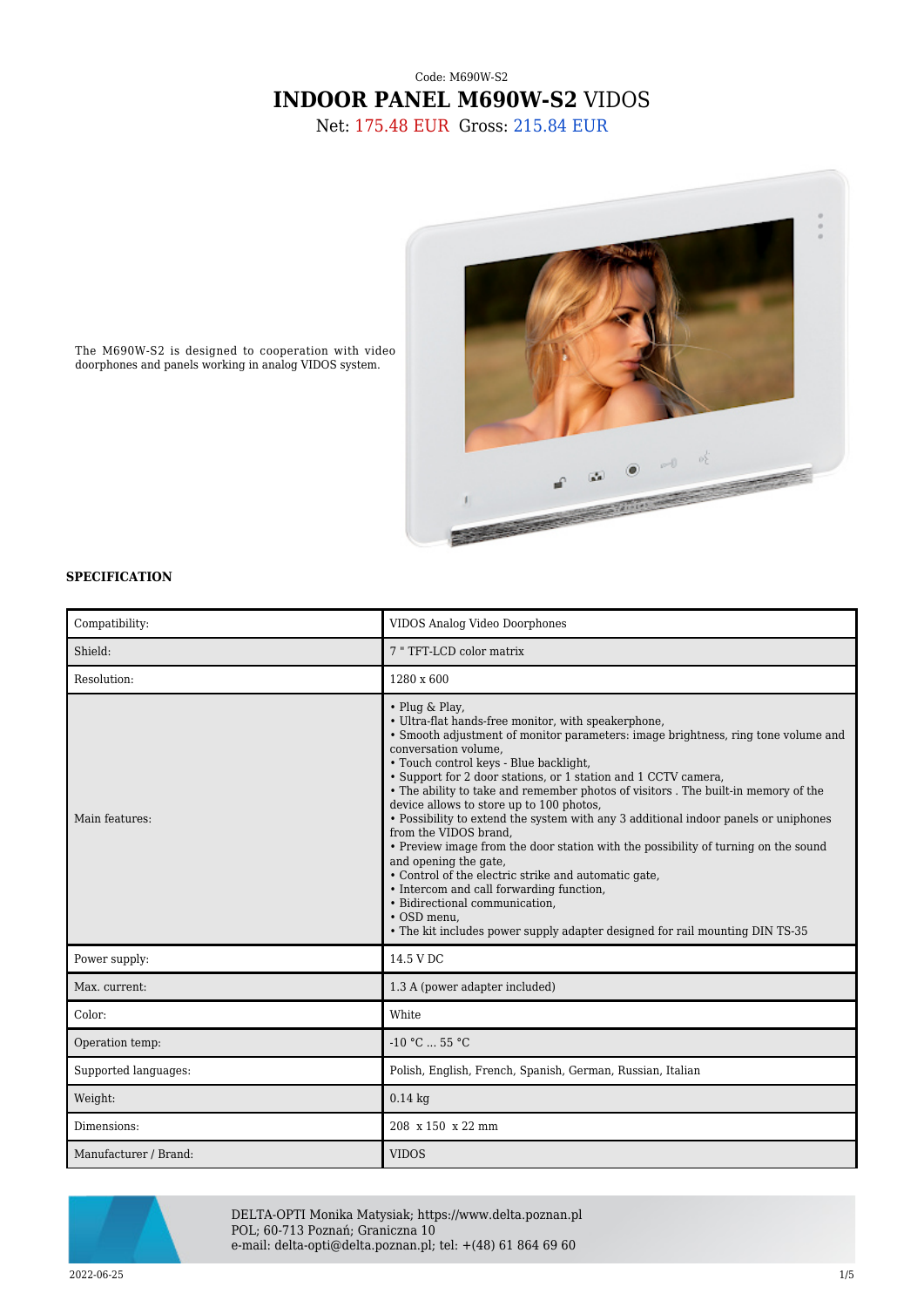| ╹⌒<br>$\mathbf{r}$<br>raniee.<br>лсата |  |
|----------------------------------------|--|
|                                        |  |

## **PRESENTATION**

Front view:



Sides view:





Rear view:



DELTA-OPTI Monika Matysiak; https://www.delta.poznan.pl POL; 60-713 Poznań; Graniczna 10 e-mail: delta-opti@delta.poznan.pl; tel: +(48) 61 864 69 60

2022-06-25 2/5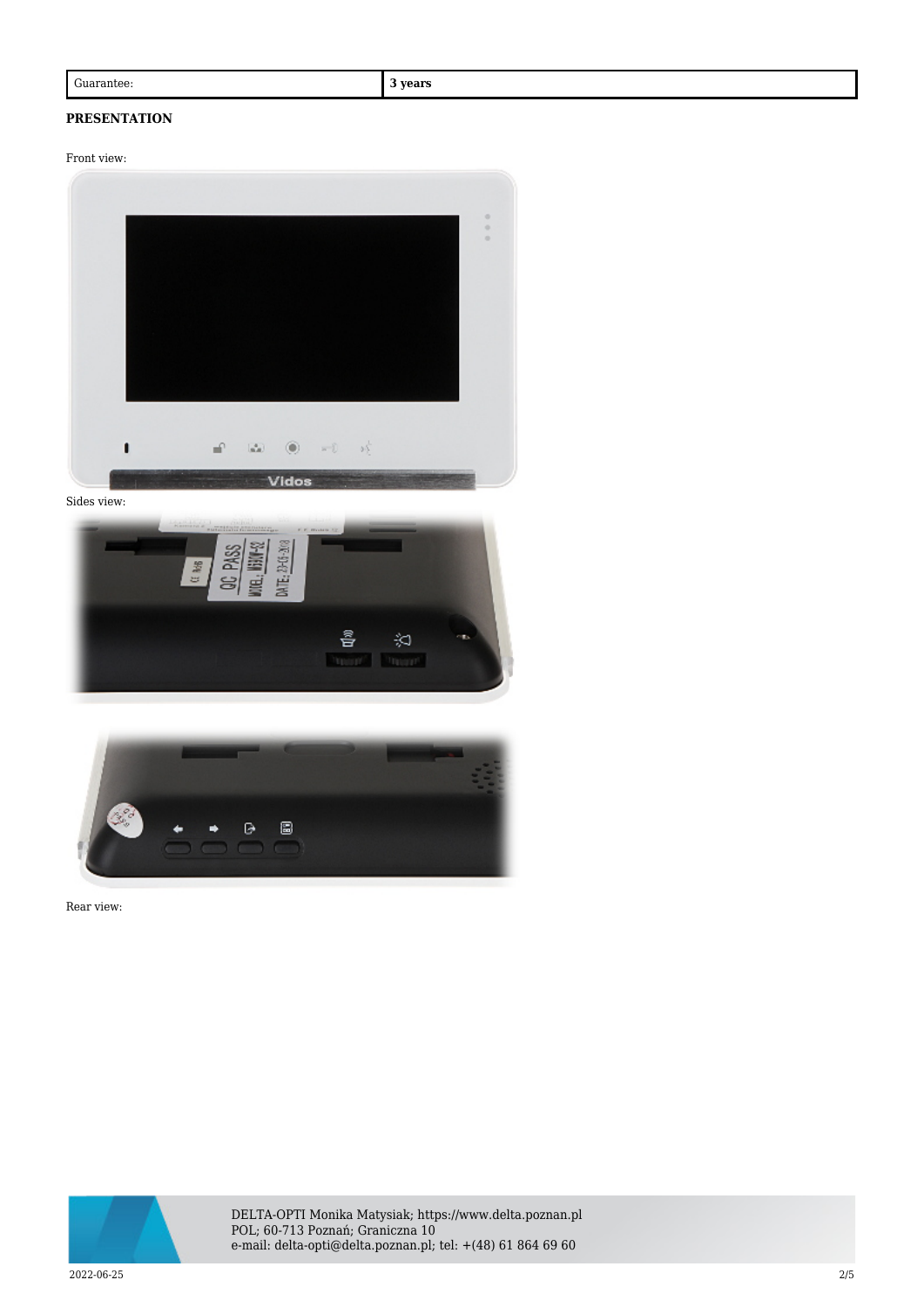



Power adapter included:



DELTA-OPTI Monika Matysiak; https://www.delta.poznan.pl POL; 60-713 Poznań; Graniczna 10 e-mail: delta-opti@delta.poznan.pl; tel: +(48) 61 864 69 60

2022-06-25 3/5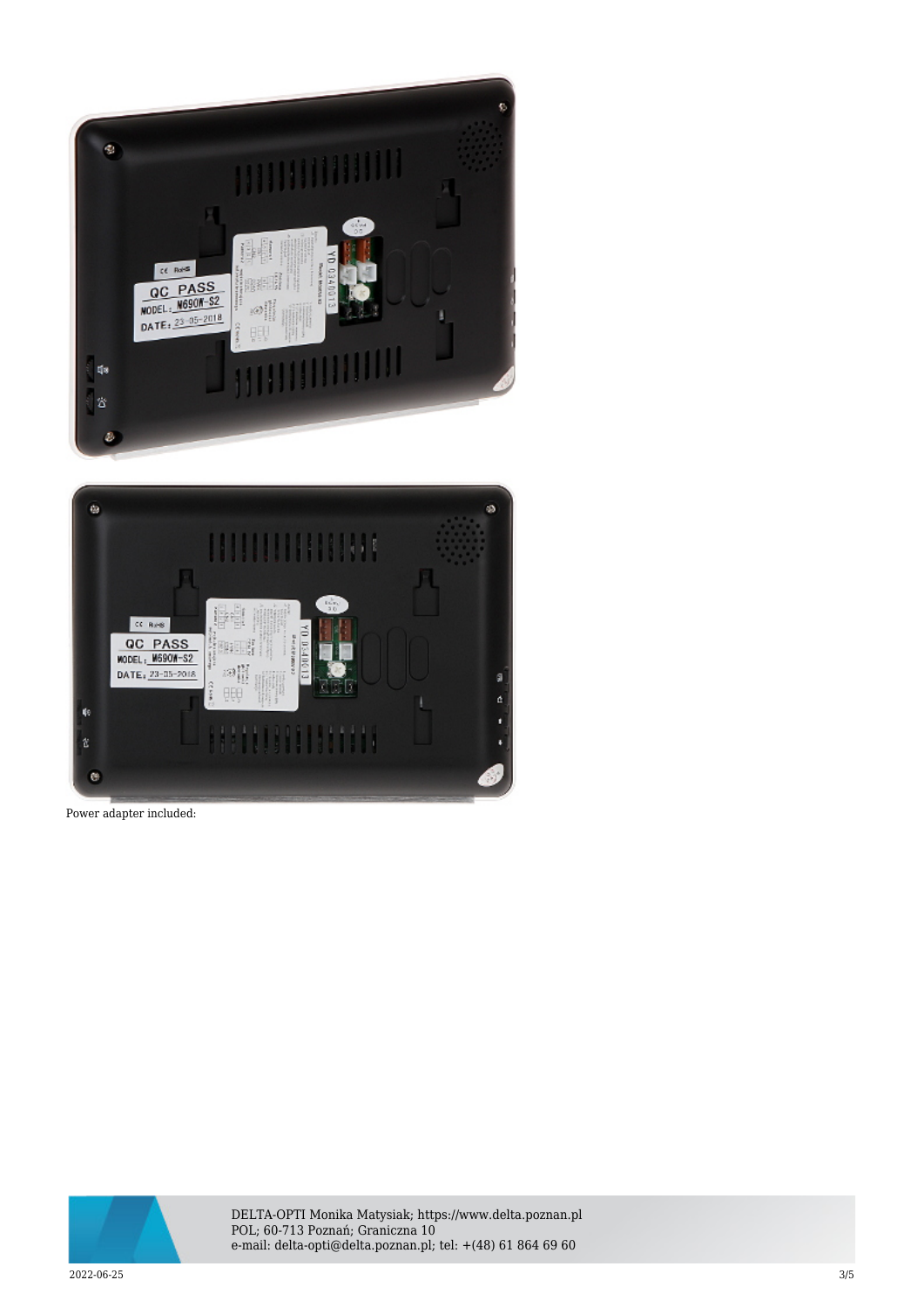

In the kit:



DELTA-OPTI Monika Matysiak; https://www.delta.poznan.pl POL; 60-713 Poznań; Graniczna 10 e-mail: delta-opti@delta.poznan.pl; tel: +(48) 61 864 69 60

2022-06-25 4/5